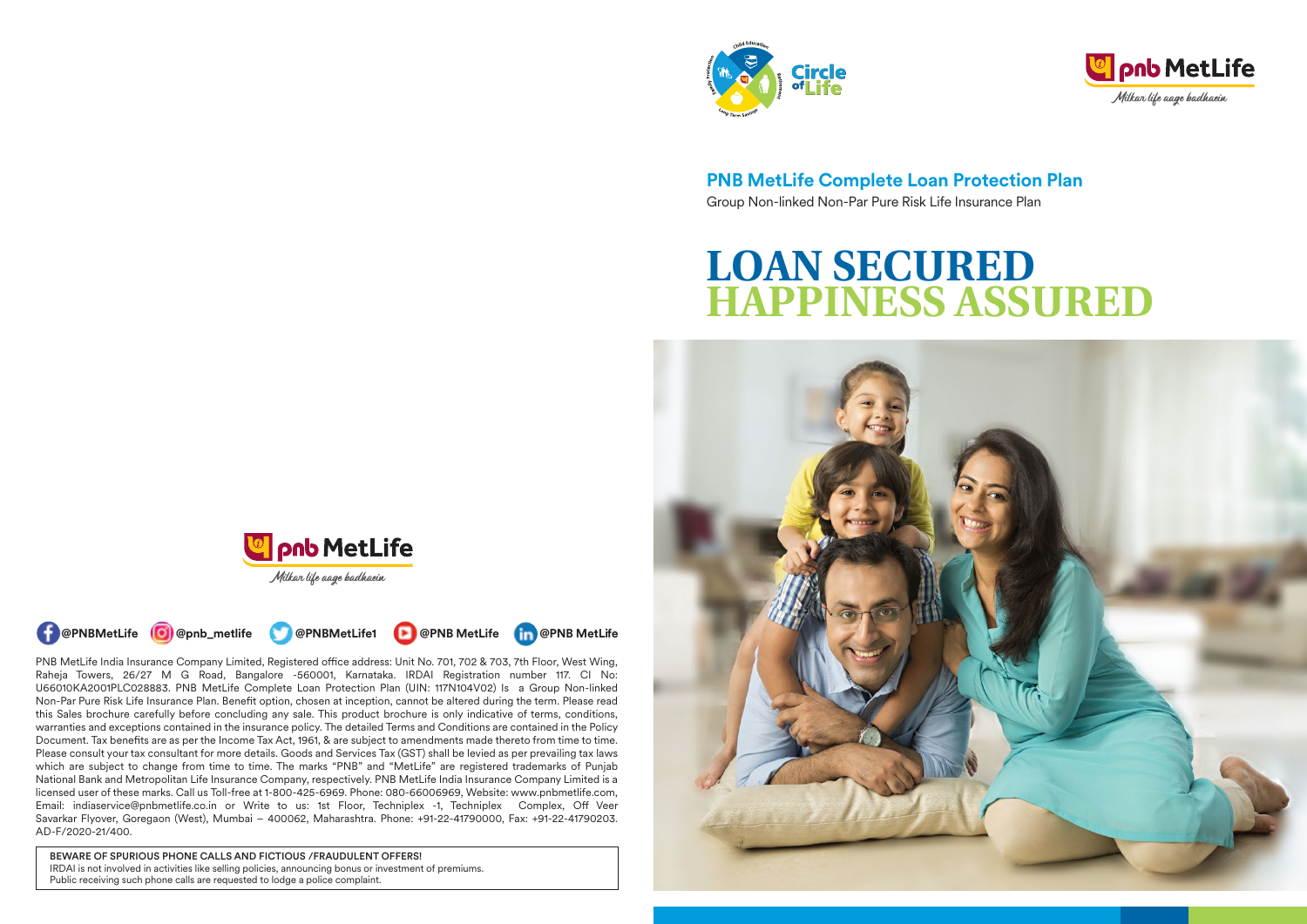# **Why PNB MetLife Complete Loan Protection Plan**

Your loved ones deserve happiness at life's all stages, not liabilities. So why let them suffer in cases like failure in debt payment due to any unfortunate event. Now put all such worries to an end with PNB MetLife Complete Loan Protection Plan that promises to pay off your debt and provides life insurance cover for the well-being of your family.

It is a tailor-made plan that offers comprehensive coverage against death, disability, critical illness and terminal illness to the insured member(s) and protects their families from the burden of financial liabilities. The PNB MetLife Complete Loan Protection Plan is available in 5 different options,

namely - Life Protection, Life Protection Plus, Accidental Safeguard, Critical Illness Safeguard, and Disability Safeguard. Apart from different plan options, the comprehensive plan also offers greater flexibility in Premium Payment, Cover Term, and Cover Amount.

Being a PNB MetLife Product, the Complete Loan Protection Plan is completely designed keeping in mind the customer's financial liabilities, and his responsibilities towards his family. Thus, be assured of your family's safety and happiness, even if you are not there with them in the future.

# **Key Features of the plan are:**



Life insured options: Purchase cover for single life or joint life

Choice of five plan options:



**o Option 1: Life Protection -**  Death benefit

- **o Option 2: Life Protection Plus - Death benefit +** Accelerated terminal illness cover
- **o Option 3: Accidental Safeguard - Death benefit +** Additional accidental death cover
- **o Option 4: Critical Illness**  Safeguard - Death benefit + Accelerated critical illness cover
- **o Option 5: DisabilitySafeguard**  $-$  Death benefit + Accelerated accidental total permanent disability cover

Choice of cover: Level or Reducing cover

#### Flexibility to choose:

- Premium payment term: Single pay or 5 pay
- o Cover Term upto 40 years (subject to maximum of actual loan tenure)
- o Any cover amount (subject to maximum of 120% of loan amount)

Moratorium period: 3 months (minimum) to 7 years (maximum)

# **Eligibility criteria:**

| <b>Plan parameters</b>            | <b>Minimum</b>                                                                                                                           | <b>Maximum</b>                                                                                                                                 |  |  |
|-----------------------------------|------------------------------------------------------------------------------------------------------------------------------------------|------------------------------------------------------------------------------------------------------------------------------------------------|--|--|
| Age at entry of Person<br>Insured | 14 years $-$<br><b>Education loans</b><br>18 years - All other<br>loans                                                                  | Life Protection & Life Protection<br>Plus: 75 years<br>Accidental Safeguard, Critical<br>Illness Safeguard & Disability<br>Safeguard: 65 years |  |  |
| Maximum Maturity<br>Age           | Life Protection & Life Protection Plus: 80 years<br>Accidental Safeguard, Critical Illness Safeguard &<br>Disability Safeguard: 75 years |                                                                                                                                                |  |  |
| Group Size                        | 50 lives                                                                                                                                 | No limit                                                                                                                                       |  |  |
| Sum Assured per<br>member         | Rs. 5,000                                                                                                                                | No I imit                                                                                                                                      |  |  |
| Premium Paying<br>Options         | $\bullet$ Single pay<br>$\bullet$ 5 pay                                                                                                  |                                                                                                                                                |  |  |
| Premium Paying<br>Modes           | Yearly, Half-yearly & Monthly                                                                                                            |                                                                                                                                                |  |  |

All reference to age is as on last birthday

# **Minimum & Maximum Policy Term**

**Option Minimum Term Maximum Term** Single Pay Life Protection, Life Protection Plus & Accidental Safeguard: 1 month Critical Illness Safeguard & Disability Safeguard: 6 months Life Protection, Life Protection Plus, Accidental Safeguard & Disability Safeguard: 40 years Critical Illness Safeguard: 30 years Limited – 5 Pay  $\vert$  All Options - 6 years  $Regular - 5 Pay$  All Options - 5 years

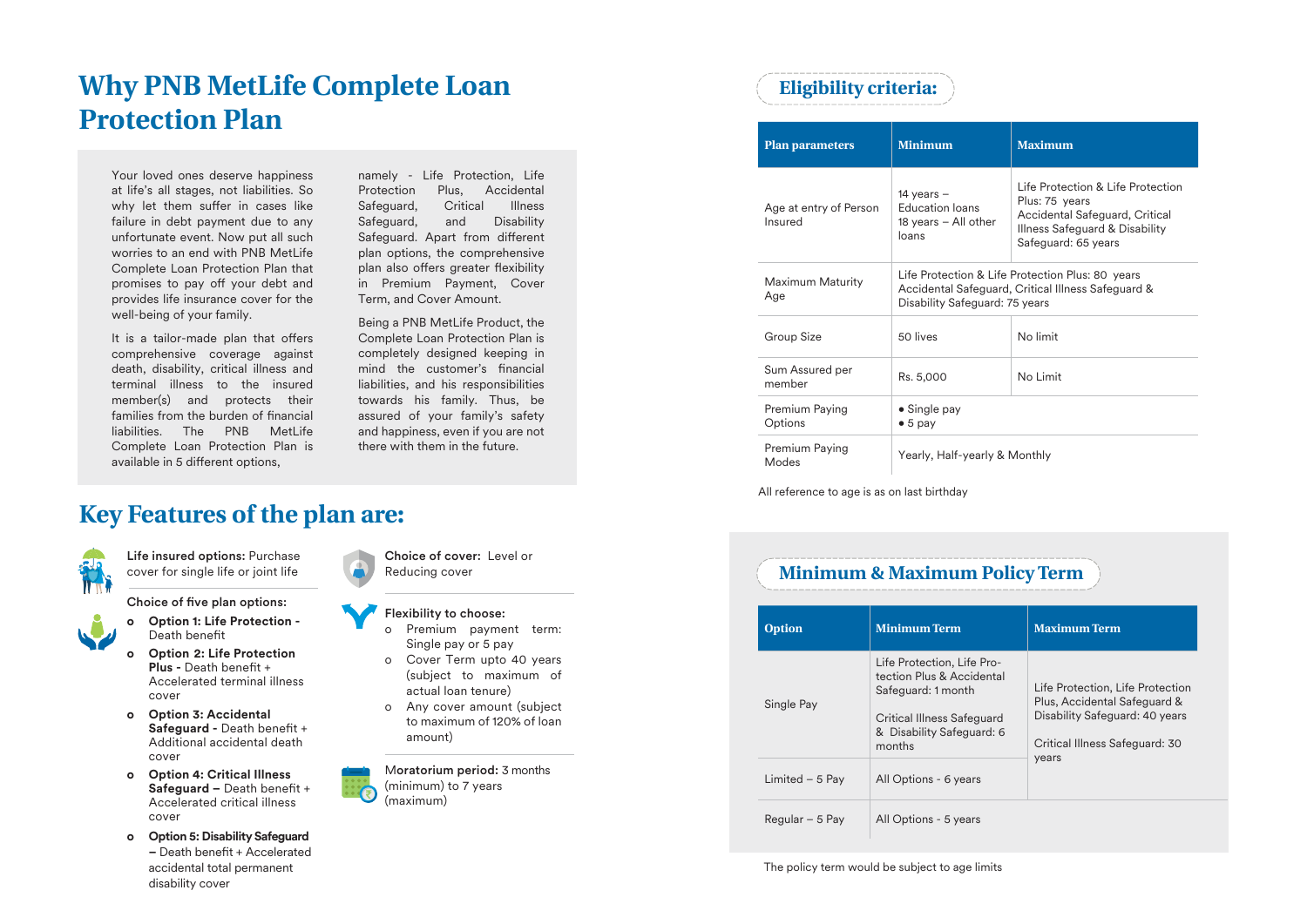# **Your flexibilities with PNB MetLife Complete Loan Protection Plan**

# **Cover Options: A**

There are two cover options available at inception of the policy. Once chosen, the cover option cannot be changed thereafter. In both the cases, the sum assured payable on the insured event would be as defined in the cover schedule.

#### **i. Reducing cover option**

o The Sum Assured reduces as per the cover schedule over the tenure of the policy.

# **B** Moratorium

- **i.** This option is available for those members who have opted for moratorium period on the repayment of principal amount for a period of minimum 3 months to maximum 7 years.
- **ii.** Cover during moratorium period;
- o If interest is paid by the insured member the cover during the moratorium period will be as per the cover schedule , wherein the cover will remain level until the end of the moratorium period and thereafter, reduce each month till the end of the coverage term.
- o If interest is accrued during the moratorium period: the cover during the moratorium period will be as per the cover schedule, wherein the cover will initially increase each month until the end of the Moratorium Period by the interest amount due and thereafter, reduce

each month till the end of the coverage term.

o The cover schedule will form part of the certificate of insurance issued to each Insured Member of

o The Sum Assured is fixed at inception of the policy

the group **ii. Level cover option** 

- o In case of level cover with moratorium option: the cover will remain Level throughout the coverage term including the Moratorium period and will be equal to the Sum Assured chosen at inception of the policy.
- **iii.** The moratorium option has to be provided by the loan offering institution only and PNB MetLife will prepare the cover schedule accordingly. If the member has loan with moratorium period, the same shall be invariably incorporated in the computation of the cover schedule.
- **iv.** The moratorium option once chosen at inception of the coverage cannot be altered during the coverage tenure.

# **Joint life C**

(Applicable for Life Protection, Life Protection Plus & Accidental Safeguard Options only)

- **i.** The product allows coverage on single life or joint life basis (coverage cannot be extended for more than two people).
- **ii.** If there is more than one life, the Company may offer to cover the lives under the joint life option. On such occasions each of the life shall be individually underwritten as per the Board approved underwriting guidelines established by the Company from time to time.
- **iii.** The coverage is extended to the joint lives where insurable interest exists between the two individuals, e.g. family members such as spouse, children, parents and siblings.
- **iv.** The coverage can be extended only if the loan is jointly held in the names of both the lives. The lives are co-borrowers and not just co-applicants, with the minimum share of initial loan amount of each co-borrower being at least 20% of the

loan amount at the time of commencement of the coverage under the certificate of insurance.

- **v.** Both lives shall be covered under one Certificate of Insurance. In case of claim of any one of the lives, the Sum Assured as per the cover option chosen will be paid and the cover will terminate for the second life.
- **vi.** Incase the death of any one of the lives is due to suicide within 12 months from the date of commencement of risk or from the date of revival, at least 80% of the total premium paid till the date of the death or the unexpired premium value available as on the date of death whichever is higher, shall be paid and the cover will terminate for the surviving life
- **vii.** In case of housing loan, mortgage loans or any other loan both lives must have an independent source of income.

# **D Co-borrower/s coverage option**

- **i.** Upto 5 co-borrowers including the primary applicant can be covered.
- **ii.** If there is more than one borrower, the Company may offer to cover each life separately. On such occasions each life shall be individually underwritten as per the Board approved underwriting guidelines established by the Company from time to time. Each co-borrower shall be issued separate Certificate of Insurance.
- **iii.** The loan should be jointly held in the names of each life and each life will be covered in proportion to the

respective share of the loan amount.

- **iv.** In case of any claim from any one of the co-borrower, the cover would terminate to the extent of that life only and the cover for remaining surviving borrower/s would continue in proportion of their respective share of the loan amount.
- **v.** All 5 plan options shall be applicable for co borrower coverage and each co borrower shall choose the same plan option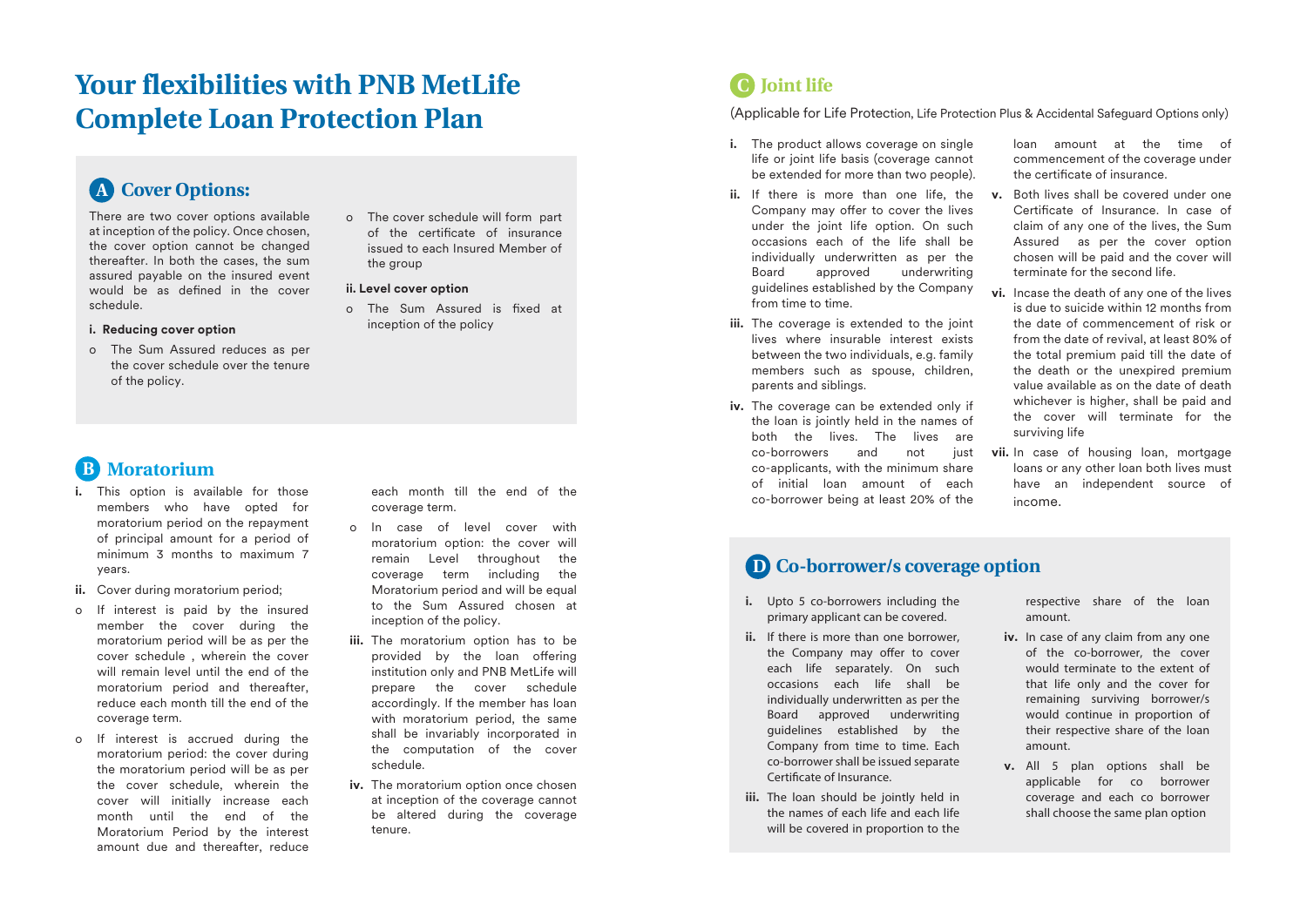#### **Flexibility to choose cover term and cover amount as per the member's need E**

**i.** Insured Member shall have the option to choose the cover term upto 40 years, subject to maximum term not exceeding the actual loan tenure. The coverage under the certificate of insurance will cease at the end of the Term chosen at inception, irrespective of the loan tenure.

**ii.** Insured Member shall have the option to choose lower or higher cover amount (subject to maximum limit of 120% of loan amount) than the actual loan amount.

# **RE**

# **Premium Paying Modes**

**Premium Paying Modes:** The plan offers yearly, half-yearly and monthly premium payment modes under limited premium payment option. Following modal factors are to be applied for non-annual payment mode.



# **Benefits under PNB MetLife Complete Loan Protection Plan**

# **Life Protection**

On death of the Insured Member during the term, 100% of the applicable Sum Assured as per the Cover schedule specified in the Certificate of Insurance will be payable.

The insurance coverage for Insured Member will terminate with the payment of benefit amount

# **Life Protection Plus**

On the Death or diagnosis of Terminal Illness of the Insured Member whichever occurs first during the term, 100% of the applicable Sum Assured as per the Cover schedule specified in the Certificate of Insurance will be payable.

The insurance coverage for Insured Member will terminate with the payment of benefit amount.

# **Accidental Safeguard**

On death of the Insured Member during the cover term, 100% of the applicable Sum Assured as per the Cover schedule specified in the Certificate of Insurance will be payable. In case the death occurred due to an Accident, 200% of the applicable Sum Assured as per the Cover schedule specified in the Certificate of Insurance will be payable.

The insurance coverage for Insured Member will terminate with the payment of benefit amount.

# **Critical Illness Safeguard**

On the Death or diagnosis of any of the listed Critical Illnesses of the Insured Member whichever occurs first during the term, 100% of the Sum Assured as per the Cover schedule specified in the Certificate of Insurance will be payable.

The insurance coverage for Insured Member will terminate with the payment of the benefit amount

The critical illness (CI) benefit can be opted for period less than or equal to the policy term. After the expiry of the CI benefit period, the cover will continue only in respect to the death benefit for the remaining term.

# **Disability Safeguard**

On the Death or Accidental Total Permanent Disability of the Insured Member whichever occurs first during the term, 100% of the Sum Assured as per the Cover schedule specified in the Certificate of Insurance will be payable.

The insurance coverage for Insured Member will terminate with the payment of the benefit amount

**Sum Assured** is equal to one of the following depending on the type of Cover

- 1. Level Cover: Absolute amount assured chosen at inception of the cover
- 2. Reducing Cover: Absolute amount assured as on the date of insured event(s) as specified in the cover schedule

Please refer to the 'Terms & conditions of the benefits provided section', for details and exclusions for covered Critical Illnesses, Accidental Death, and Accidental Total and Permanent Disability.

#### **Survival or Maturity Benefit**

There is no survival/ maturity benefit under this plan.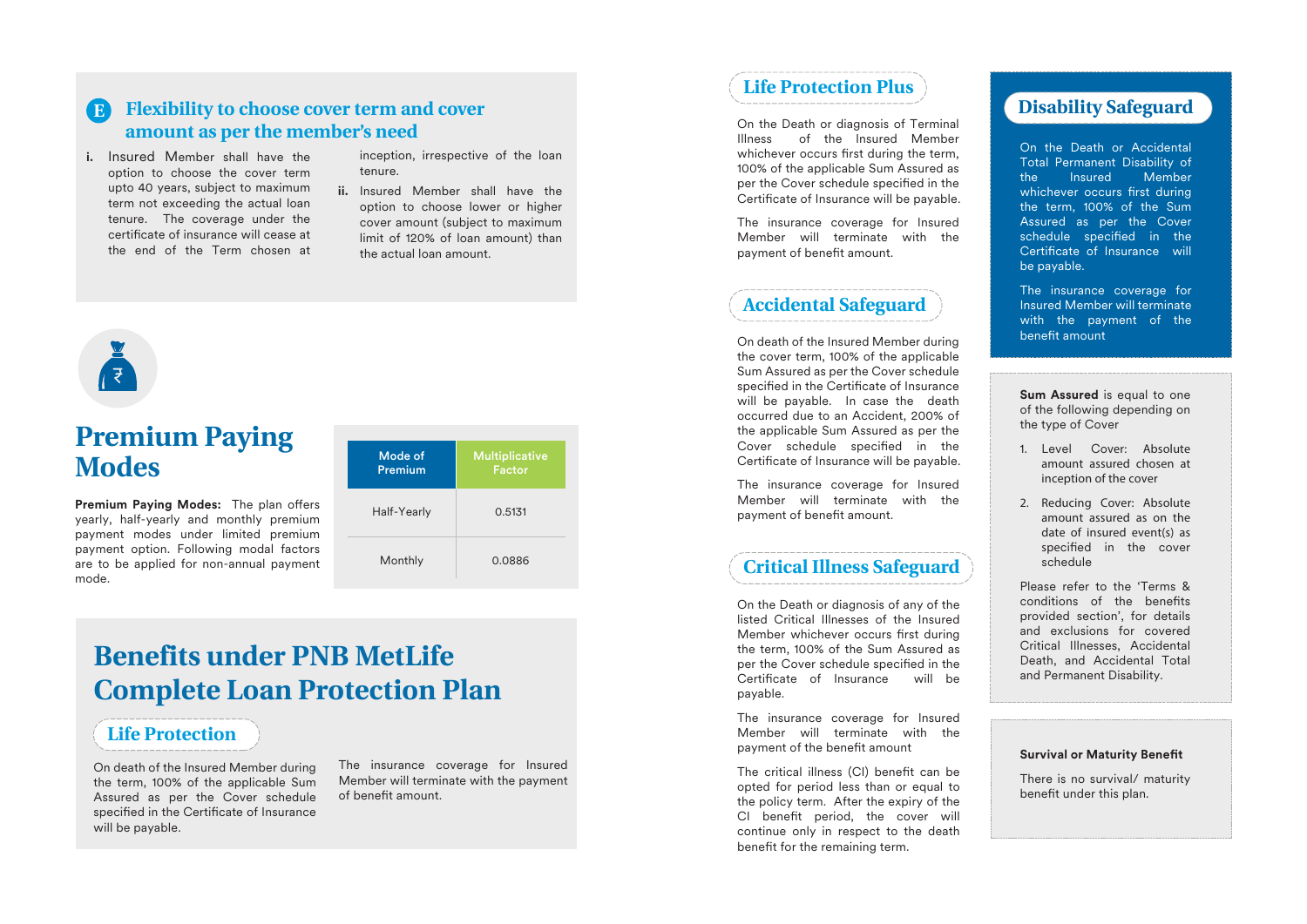# **Benefit Payout Options**

On the occurrence of the insured event the policy proceeds would be first utilized to settle the outstanding loan amount and any excess benefit amount would be paid out to the nominee/insured member through any of the following two options:

- 1. **Lump sum:** Under this option, the excess benefit amount, shall be payable as lump sum.
- 2. **Monthly Income:** Under this option, the excess benefit amount, shall be payable as level monthly instalment over the next 24 - 120 months (2 - 10 years). The first instalment of monthly income will

be payable after one month from the date of occurrence of insured event.

The Benefit Payout Option must be chosen at the inception of the cover and may not be changed subsequently. This option is not available when coverarge is offered to more than one life (Joint life or Co-borrowers) and in such cases any excess benefit amount shall be settled in lumpsum only.

If the monthly income is less than Rs 5,000 then the payout will be made in lump sum only, irrespective of the option chosen at inception.

# **Non-forfeiture benefits**

in the policy term

### **Surrender Benefit**

Being a pure protection product, there is no surrender value under any of the premium payment options, however if the Insured Member desires to

discontinue the cover, the Company would pay an unexpired premium value calculated as per formula given below:

**Single Pay** – Unexpired Premium Value

| X% of total   |
|---------------|
| premiums paid |

Total number of months remaining to maturity \* Total number of months \* SA In-force at the time of termination SA at the inception of coverage

#### Where  $X$  is as defined below

| <b>Point of Termination Within Coverage Period</b>                   | Value of X |
|----------------------------------------------------------------------|------------|
| Within First 10 Years from the commencement of coverage              | 50         |
| After completion of First 10 Years from the commencement of coverage | 70         |

#### **Limited 5 Pay** – Unexpired Premium Value

| Y% of total<br>$\star$<br>premiums paid | Total number of months<br>remaining to maturity | SA In-force at the time of termination |  |
|-----------------------------------------|-------------------------------------------------|----------------------------------------|--|
|                                         | Total number of months<br>in the policy term    | SA at the inception of coverage        |  |

#### Where Y is as defined helow

| <b>Point of Termination Within Coverage Period</b>                  | Value of Y |
|---------------------------------------------------------------------|------------|
| Within First 1 Year from the commencement of coverage               | O          |
| Within 2nd and 3rd Year from the commencement of coverage           | 30         |
| Within 4th and 7th Year from the commencement of coverage           | 50         |
| After completion of first 7 Years from the commencement of coverage | 70         |

The total premiums paid means total of all the premiums received, excluding any extra premium, any rider premium and taxes

# **Reduced Paid-Up Value:**

Being a pure protection product, there is no paid-up value under any of the premium paying term options, i.e. Single Pay, Regular Pay and Limited Pay.



# **Grace period:**

The premiums are payable on the due date for payment and in any case not later than the grace period of 30 days from the due date for half yearly/yearly frequencies and 15 days from the due date for monthly frequency, respectively. During the grace period, the Certificate of Insurance shall continue to be in force for the insured event.

If premium is not paid within the grace period, the coverage shall lapse and no benefit is payable under such case except as may be provided under Non Forefeiture Benefit Section

Payment of premiums: If the premium is collected by the Master Policyholder and fails to remit the premium to Us due to any reason, provided the premium was received from Insured Member within Grace Period, the insurance coverage of the Insured Member shall continue even after expiry of Grace Period.



If the premium is not paid within the grace period, all benefits under the policy will cease.

A lapsed policy can be revived as per Revival provisions.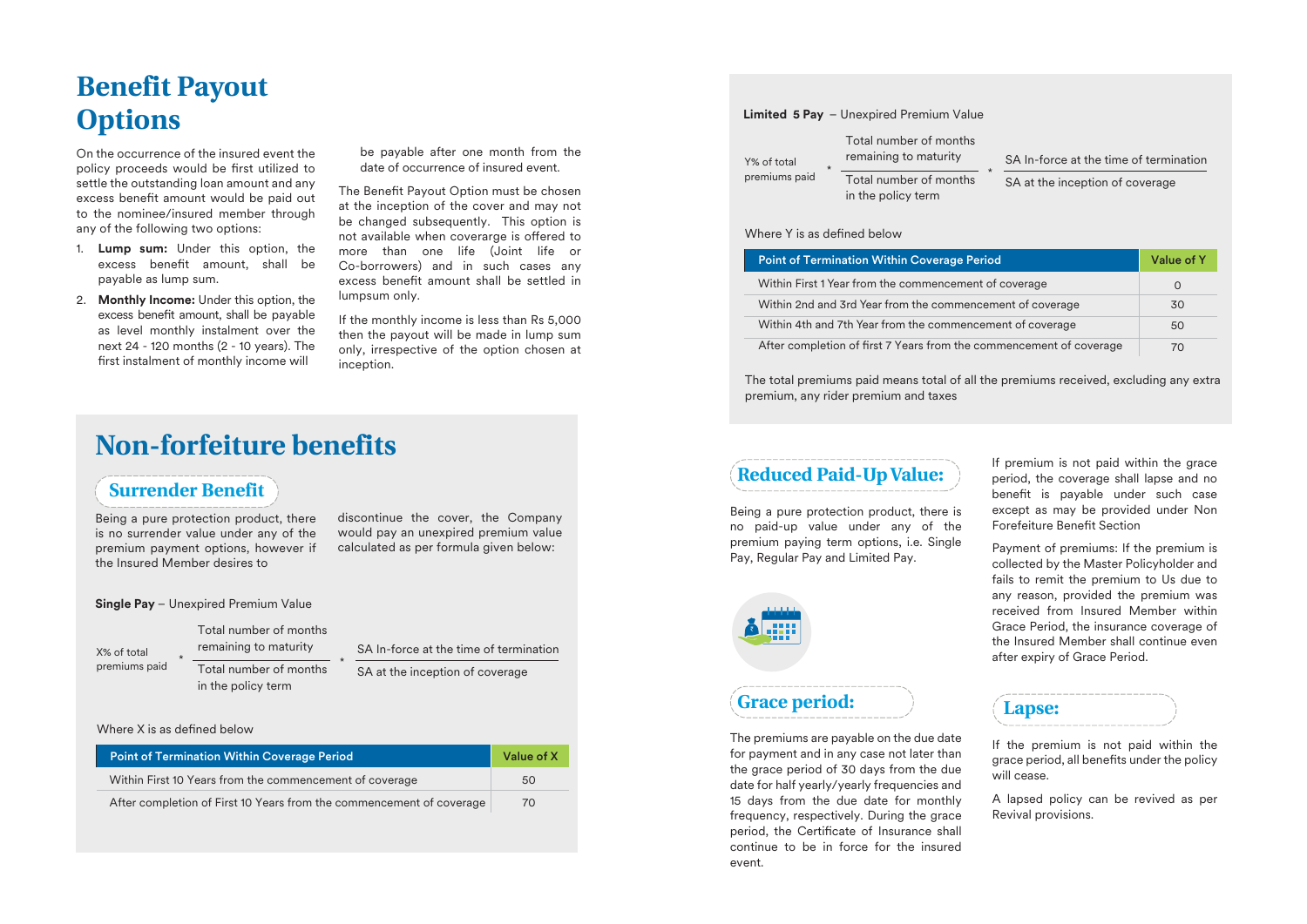

The cover under the **Group Policy** may be revived subject to the following conditions:

- The underlying loan for which the cover was originally incepted must still be active on the date of revival
- The application for Revival is made within five  $(5)$  years from the due date of the first unpaid Premium for that Insured Member.
- The Insured Member through the Group Policyholder furnishes, at his / her own expense, satisfactory evidence of health and continuity of insurability.
- All due Premiums till the date of Revival along with compounded interest at prevailing rates, if any along with applicable taxes are paid in full.
- The rate of interest for revival is calculated as the 10 Year G-Sec rate as on 1st of April plus 50 basis points, rounded up to the nearest 50 basis points. The Company will review the rate on an annual basis in April based on the prevailing 10 Year G-Sec rate. In case the G-Sec rate is not declared on 1st of April for any reason, the first G-Sec rate declared in the month of April shall be considered to determine the revival rate of interest. However, under special circumstances where the prevailing 10 Year G-Sec rate is changing in excess of 200 basis points from the G-Sec rate used for calculating the current interest rate, the Company

shall review the interest rate based on the prevailing 10 Year G-Sec rate. This formula may be altered subject to prior approval from IRDAI.

- Currently, the Company is charging an interest of 7% p.a. on Revivals using the 10 Year G-Sec rate of 6.41% as at 3rd April 2020.
- The Revival of the coverage will be as per Board approved underwriting Policy.
- On Revival, the terms and conditions of the Group Policy with respect to the Insured Member may be different from those applicable before the cover under the Group Policy lapsed. The Company may revive a lapsed policy by imposing such extra premium as it deems fit as per the Board approved underwriting policy.
- The Revival will take effect only on it being specifically communicated by the Company to the Group Policyholder or the Insured Member, as applicable.
- The Company may revive or refuse to revive the cover for the Insured Member, based on the prevailing board approved underwriting guidelines. If the Insured Member is refused Revival, the Company will refund the amount received for the purpose of Revival of cover.
- On Revival, all the benefits under the Group Policy which prevailed before the date of latest lapse will be automatically reinstated.

If the Group Policy has lapsed due to non-payment of due Premium, provided that the Group Policy has not been terminated, the Group Policy may be revived with the consent of the Company within five  $(5)$  years from the date of first unpaid Premium, by paying all the due Premiums within five (5) years from the date of first unpaid Premium.

# **Terms & Conditions of benefits provided**

### **Accidental Death Benefit (ADB):**

Accident is a sudden, unforeseen and involuntary event caused by external, visible and violent means.

#### **Death due to Accident:**

- a) The member has sustained any bodily injury directly and solely from the accident, which has been caused by external, violent and visible means and the injury is independent of all other causes
- b) The death must occur within 180 days of the date of accident due to such injury as stated above solely, directly and independently of all other causes of death.
- c) The accident which eventually leads to death has occurred during the term of the policy, even if the death occurs after policy term but within 180 days of accident.

## **Accidental Total Permanent Disability (ATPD):**

ATPD means disability which has lasted for at least 180 days without interruption from the date of on-set of disability and must be deemed permanent by independent Medical Practitioner of appropriate speciality agreeable to the Company. ATPD benefit will not be payable if the Insured Member dies in the deferred period of 180 days.

On occurrence of ATPD due to Accident, ATPD benefit will be triggered if the Insured Member is unableto perform 3 out of the 6 following Activities of Daily Work cause by an Accident:

- 1. Mobility: The ability to walk a distance of 200 meters on flat ground.
- 2. Bending: The ability to bend or kneel to touch the floor and straighten up again and the ability to get into a standard saloon car, and out again.
- 3. Climbing: The ability to climb up a flight of 12 stairs and down again, using the handrail if needed.
- 4. Lifting: The ability to pick up an object weighing 2kg at table height and hold for 60 seconds before replacing the object on the table.
- 5. Writing: The manual dexterity to write legibly using a pen or pencil, or type using a desktop personal computer keyboard.
- 6. Blindness –permanent and irreversible Permanent and irreversible loss of sight to the extent that even when tested with the use of visual aids, vision is measured at 3/60 or worse in the better eye using a Snellen eye chart.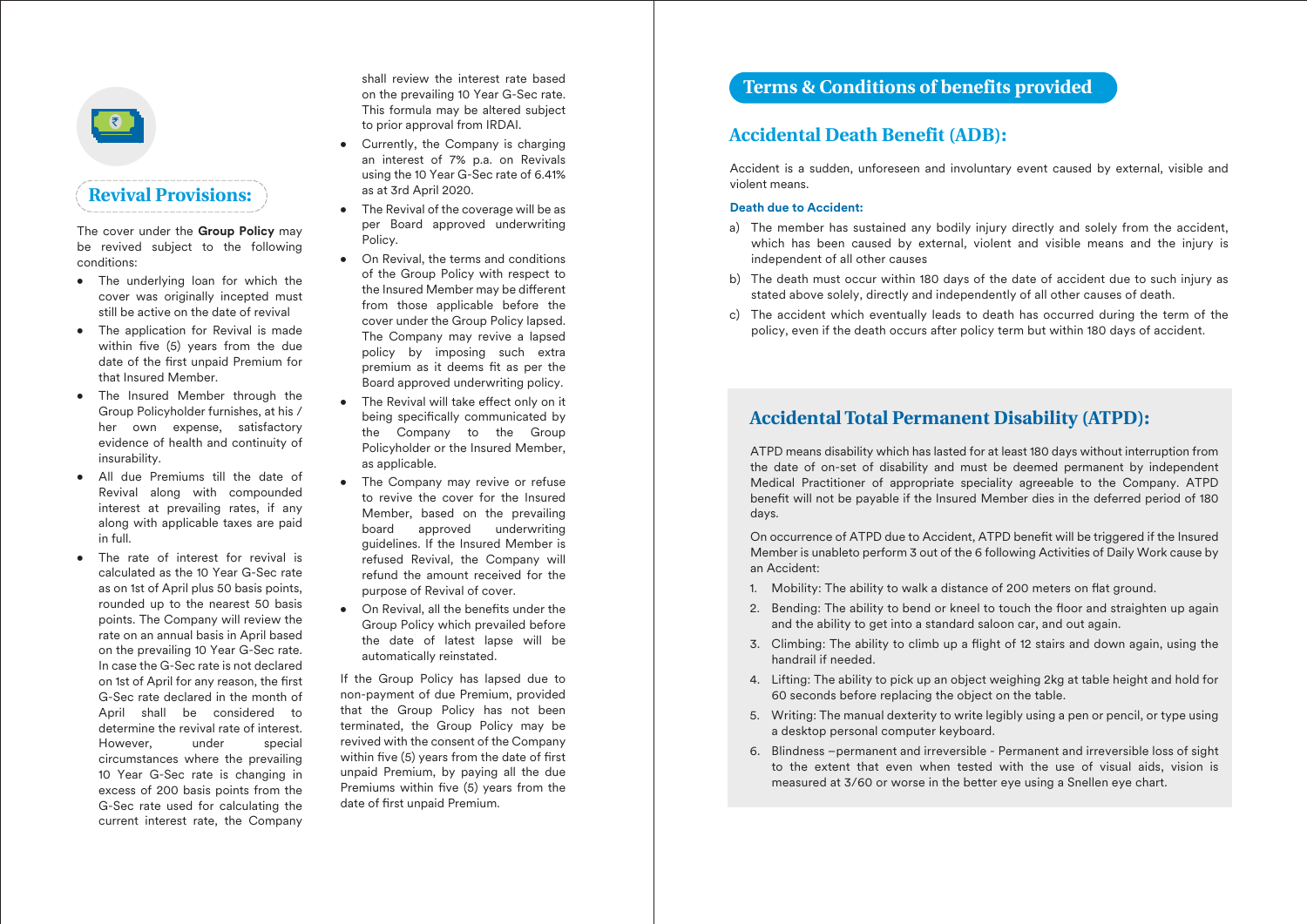### **ATPD due to Accident should not be caused by the following:**

law; or

motor sport.

- Attempted suicide or self-inflicted iniuries, or whilst the Insured Member is under the influence of any narcotic substance or drug unless taken in accordance with the lawful directions and prescription of a registered medical practitioner or intoxicating liquor; or
- Engaging in aerial flights (including parachuting and skydiving) other than as a fare paying passenger and crew on a licensed<br>
passenger-carrying commercial passenger-carrying aircraft operating on a regular scheduled route; or
- **Terminal Illness:**

Terminal Illness is defined as an advanced or rapidly progressing incurable disease where, in the opinion of two independent Medical Practitioners' specializing in treatment of such illness, life expectancy is no greater than twelve months from the date of notification of claim. The terminal illness must be diagnosed and confirmed by independent Medical Practitioners' specializing in treatment of such illness registered with the Indian Medical Association and the diagnosis of Terminal Illness should be approved by the Company. The Company reserves the right for independent assessment. The policy terminates with

the payment of terminal illness benefit.

• The Insured Member with criminal intent, committing any breach of

• Due to war, whether declared or not

• Engaging in hazardous sports or pastimes, e.g. taking part in (or practicing for) boxing, caving, climbing, horse racing, jet skiing, martial arts, mountaineering, o piste skiing, pot holing, power boat racing, underwater diving, yacht racing or any race, trial or timed

or civil commotion; or

A Medical Practitioner is a person who holds a valid registration from the medical council of any state of India or Medical Council of India or Council for Indian Medicine or for Homeopathy set up by the Government of India or a State Government and is thereby entitled to practice medicine within its jurisdiction; and is acting within the scope and jurisdiction of his license. The Medical Practitioner shall not include: a) A close relative of the policyholder; or b) A person who resides with the policyholder; or c) A person covered under this Policy.

# **Critical Illness Definitions**

**1. Cancer:** A malignant tumour characterized by the uncontrolled growth and spread of malignant cells with invasion and destruction of normal tissues. This diagnosis must be supported by histological evidence of malignancy. The term cancer includes leukemia, lymphoma and sarcoma. The following are excluded:

• All tumors which are histologically described as carcinoma in situ, benign, pre-malignant, borderline malignant, low malignant potential, neoplasm of unknown behavior, or non-invasive, including but not limited to: Carcinoma in situ of breasts, Cervical dysplasia CIN-1, CIN - 2 and CIN-3.

- Any non-melanoma skin carcinoma unless there is evidence of metastases to lymph nodes or beyond;
- Malignant melanoma that has not caused invasion beyond the epidermis;
- All tumors of the prostate unless histologically classified as having a Gleason score greater than 6 or having progressed to at least<br>clinical TNM classification classification T2N0M0
- All Thyroid cancers histologically classied as T1N0M0 (TNM Classification) or below:
- Chronic lymphocytic leukaemia less than RAI stage 3
- Non-invasive papillary cancer of the bladder histologically described as TaN0M0 or of a lesser classification.
- All Gastro-Intestinal Stromal Tumors histologically classified as T1N0M0 (TNM Classification) or below and with mitotic count of less than or equal to 5/50 HPFs;

**2. Open Chest CABG:** The actual undergoing of heart surgery to correct blockage or narrowing in one or more coronary artery(s), by coronary artery bypass grafting done via a sternotomy (cutting through the breast bone) or minimally invasive keyhole coronary artery bypass procedures. The diagnosis must be supported by a coronary angiography and the realization of surgery has to be confirmed by a cardiologist. The following are excluded:

- Angioplasty and/or any other intra-arterial procedures
- **3. Kidney Failure:** End stage renal disease presenting as chronic irreversible failure of both kidneys to function, as a result of which either regular renal dialysis (haemodialysis or

peritoneal dialysis) is instituted or renal transplantation is carried out. Diagnosis has to be confirmed by a specialist medical practitioner.

- **4. Myocardial Infarction (First Heart**  Attack of specific severity): The first occurrence of heart attack or myocardial infarction, which means the death of a portion of the heart muscle as a result of inadequate blood supply to the relevant area. The diagnosis for Myocardial Infarction should be evidenced by all of the following criteria:
	- A history of typical clinical symptoms consistent with the diagnosis of acute myocardial infarction (For e.g. typical chest pain)
	- New characteristic electrocardiogram changes
	- Elevation of infarction specific enzymes, Troponins or other specific biochemical markers.

The following are excluded:

- Other acute Coronary Syndromes
- Any type of angina pectoris
- A rise in cardiac biomarkers or Troponin T or I in absence of overt ischemic heart disease OR following an intra-arterial cardiac procedure
- **5. Open Heart Replacement or Repair of Heart Valves:** The actual undergoing of open-heart valve surgery is to replace or repair one or more heart valves, as a consequence of defects in, abnormalities of, or disease- affected cardiac valve(s). The diagnosis of the valve abnormality must be supported by an echocardiography and the realization of surgery has to be confirmed by a specialist medical practitioner. Catheter based techniques including but not limited to, balloon valvotomy/valvuloplasty are excluded.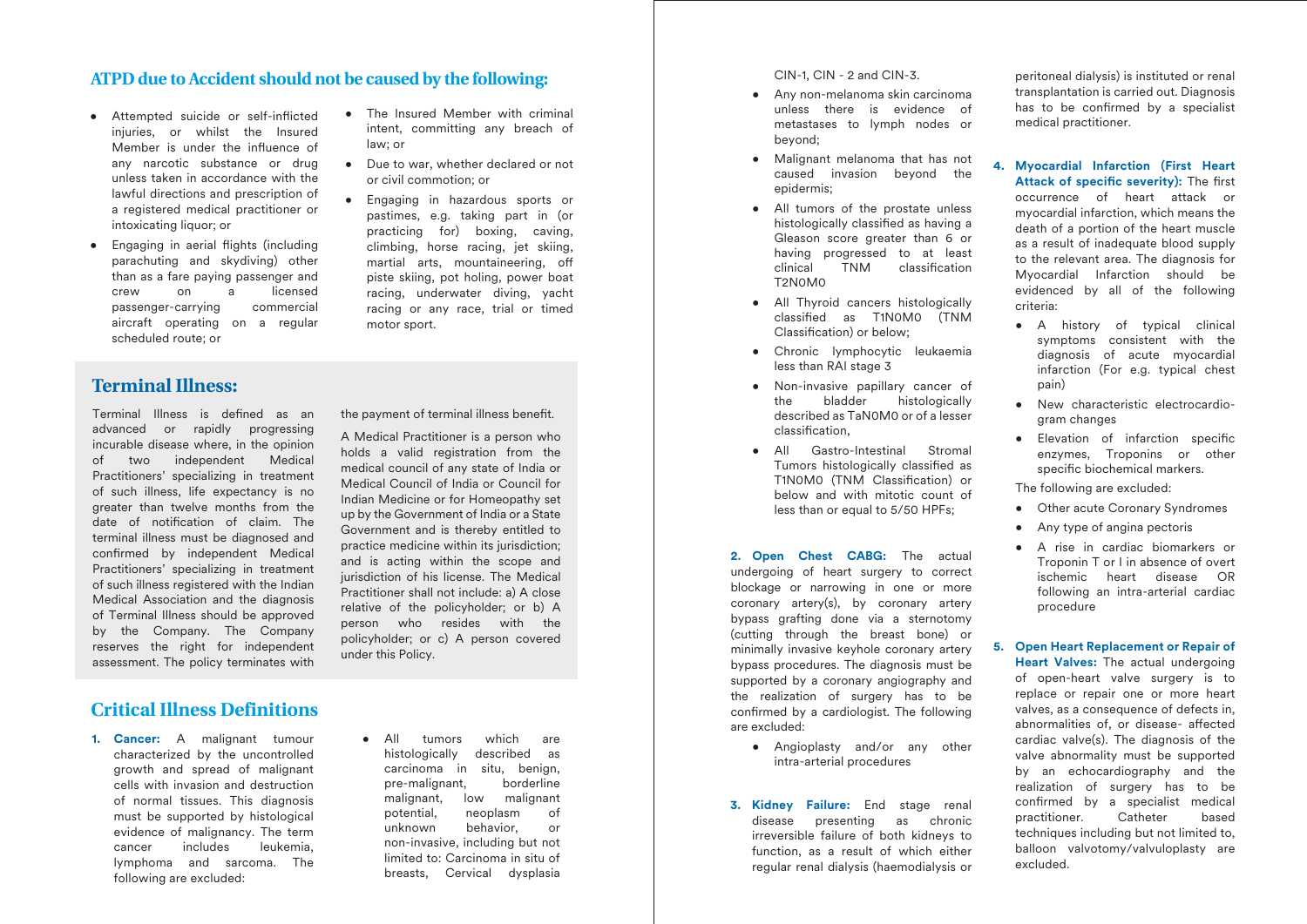- **6. Major Organ / Bone Marrow Transplant:** The actual undergoing of a transplant of:
	- One of the following human organs: heart, lung, liver, kidney, pancreas, that resulted from irreversible end-stage failure of the relevant organ, or
	- Human bone marrow using haematopoietic stem cells. The undergoing of a transplant has to be confirmed by a specialist medical practitioner

The following are excluded:

- Other stem-cell transplants.
- Where only islets of langerhans are transplanted
- **7. Permanent Paralysis of Limbs:** Total and irreversible loss of use of two or more limbs as a result of injury or disease of the brain or spinal cord. A specialist medical practitioner must be of the opinion that the paralysis will be permanent with no hope of recovery and must be present for more than 3 months
- **8. Stroke resulting in permanent symptoms:** Any cerebrovascular incident producing permanent neurological sequelae. This includes infarction of brain tissue, thrombosis in an intracranial vessel, haemorrhage and embolisation from an extracranial source. Diagnosis has to be confirmed by a specialist medical practitioner and evidenced by typical clinical symptoms as well as typical findings in CT Scan or MRI of the brain. Evidence of permanent neurological deficit lasting for at least 3 months has to be produced.

The following are excluded:

- Transient ischemic attacks (TIA)
- Traumatic injury of the brain
- $\bullet$  Vascular disease affecting only the eye or optic nerve or vestibular functions

**9. Coma of specified severity:** A state of unconsciousness with no reaction or response to external stimuli or internal needs. This diagnosis must be supported by evidence of all of the following:

- No response to external stimuli continuously for at least 96 hours;
- Life support measures are necessary to sustain life; and
- Permanent neurological deficit which must be assessed at least 30 days after the onset of the coma

The condition has to be confirmed by a specialist medical practitioner. Coma resulting directly from alcohol or drug abuse is excluded

- **10. Surgery of aorta:** The actual undergoing of surgery for a disease or injury of the aorta needing excision and surgical replacement of the diseased part of the aorta with a graft. The term "aorta" means the thoracic and abdominal aorta but not its branches. Surgery performed using only minimally invasive or intra-arterial techniques are excluded.
- **11. Third Degree Burns:** There must be third-degree burns with scarring that cover at least 20% of the body's surface area. The diagnosis must confirm the total area involved using standardized, clinically accepted, body surface area charts covering 20% of the body surface area.
- **12. End Stage Liver Disease:** Permanent and irreversible failure of liver function that has resulted in all three of the following:
	- Permanent jaundice; and
	- Ascites; and
	- Hepatic encephalopathy

 Liver failure secondary to drug or alcohol abuse is excluded.

- **13. Loss of limbs:** The physical separation of two or more limbs, at or above the wrist or ankle level limbs as a result of injury or disease. This will include medically necessary amputation necessitated by injury or disease. The separation has to be permanent without any chance of surgical correction. Loss of limbs resulting directly or indirectly from self-inflicted injury, alcohol or drug abuse is excluded.
- **14. Blindness:** Total, permanent and irreversible loss of all vision in both eyes as a result of illness or accident. The Blindness is evidenced by:
	- corrected visual acuity being 3/60 or less in both eyes or ;
	- $\bullet$  the field of vision being less than 10 degrees in both eyes.

 The diagnosis of blindness must be confirmed and must not be correctable by aids or surgical procedure.

**15. End Stage Lung Failure:** End stage lung disease, causing chronic respiratory failure, as confirmed and evidenced by all of the following:

- FEV1 test results consistently less than 1 litre measured on 3 occasions 3 months apart; and
- Requiring continuous permanent supplementary oxygen therapy for hypoxemia; and
- Arterial blood gas analysis with partial oxygen pressure of 55mmHg or less (PaO2 < 55mmHg); and
- Dyspnea at rest

#### **16. Major Head Trauma:** Accidental head injury resulting in permanent

Neurological deficit to be assessed no sooner than 3 months from the date of the accident. This diagnosis must be supported by unequivocal findings on

Magnetic Resonance Imaging, Computerized Tomography, or other reliable imaging techniques. The accident must be caused solely and directly by accidental, violent, external and visible means and independently of all other causes. The Accidental Head injury must result in an inability to perform at least three (3) of the following Activities of Daily Living either with or without the use of mechanical equipment, special devices or other aids and adaptations in use for disabled persons. For the purpose of this benefit, the word "permanent" shall mean beyond the scope of recovery with current medical knowledge and technology. The Activities of Daily Living are:

- Washing: the ability to wash in the bath or shower (including getting into and out of the bath or shower) or wash satisfactorily by other means;
- Dressing: the ability to put on, take off, secure and unfasten all garments and, as appropriate, any braces, artificial limbs or other surgical appliances;
- Transferring: the ability to move from a bed to an upright chair or wheelchair and vice versa;
- Mobility: the ability to move indoors from room to room on level surfaces;
- Toileting: the ability to use the lavatory or otherwise manage bowel and bladder functions so as to maintain a satisfactory level of personal hygiene;
- Feeding: the ability to feed oneself once food has been prepared and made available.

The following is excluded:

- Spinal cord injury:
- **17. Benign Brain Tumor:** Benign brain tumor is defined as a life threatening. non-cancerous tumor in the brain,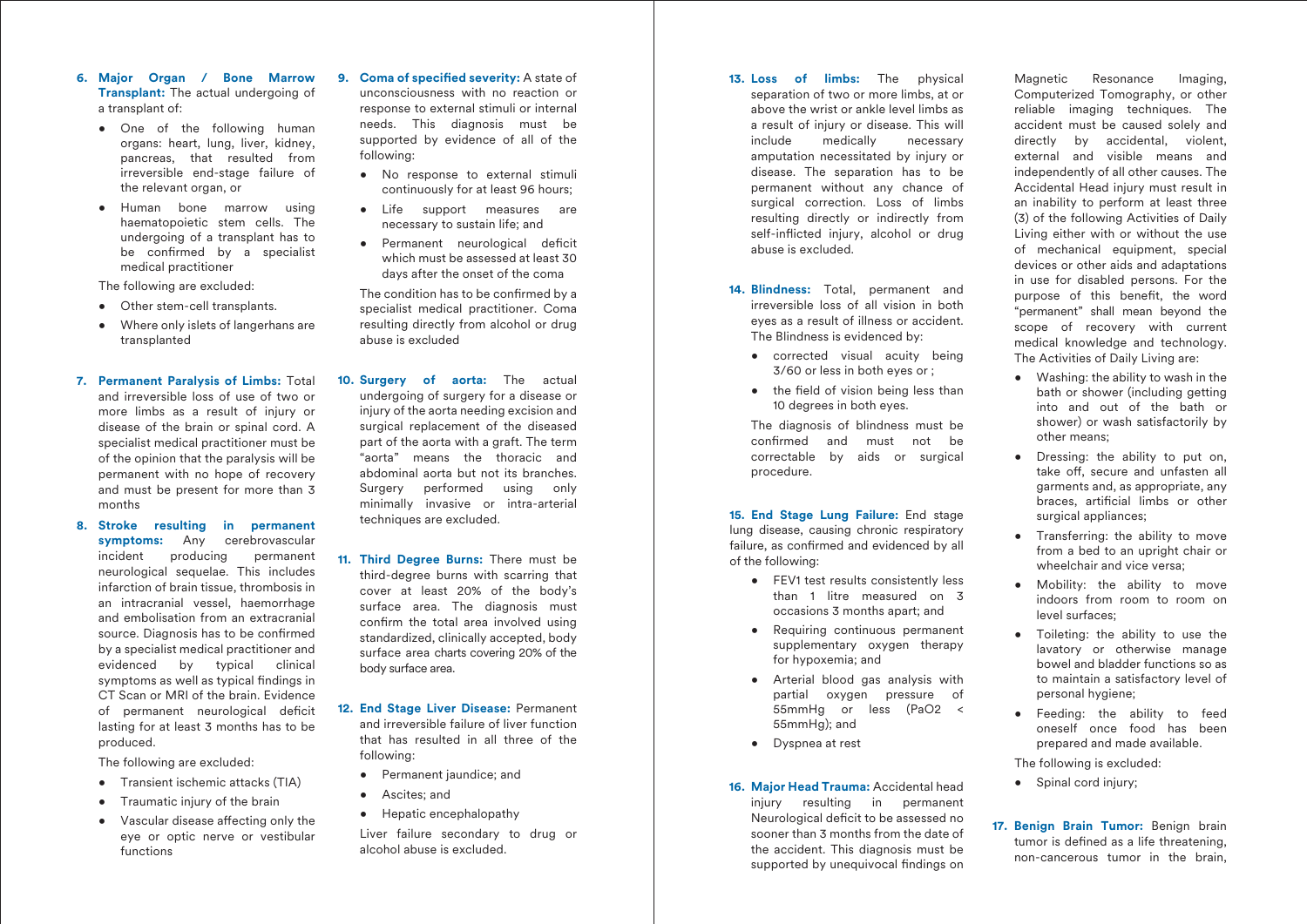cranial nerves or meninges within the skull. The presence of the underlying tumor must be confirmed by imaging studies such as CT scan or MRI.

 This brain tumor must result in at least one of the following and must be confirmed by the relevant medical specialist.

- Permanent Neurological deficit with persisting clinical symptoms for a continuous period of at least 90 consecutive days or
- Undergone surgical resection or radiation therapy to treat the brain tumor.

 The following conditions are excluded:

- Cysts, Granulomas, malformations in the arteries or veins of the brain, hematomas, abscesses, pituitary tumors, tumors of skull bones and tumors of the spinal cord.
- **18. Apallic Syndrome:** universal necrosis of the brain cortex with the brainstem remaining intact. Diagnosis must be confirmed by a neurologist acceptable to the Company and the condition must be documented for at least one month.
- **19. Loss of Independent Existence:**  Confirmation by a consultant physician acceptable to the Company of the loss of independent existence due to illness or trauma, which has

lasted for a minimum period of 6 months and results in a permanent inability to perform at least three (3) of the Activities of Daily Living (either with or without the use of mechanical equipment, special devices or other aids and adaptations in use for disabled persons). For the purpose of this benefit, the word "permanent". shall mean beyond the hope of recovery with current medical knowledge and technology. Activities of Daily Living are:-

- Washing : the ability to wash in the bath or shower (including getting into and out of the bath or shower) or wash satisfactorily by other means
- Dressing : the ability to put on, take off, secure and unfasten all garments and, as appropriate, any braces, artificial limbs or other surgical appliances
- Transferring : the ability to move from a bed or an upright chair or wheelchair and vice versa
- Mobility : The ability to move indoors from room to room on level surfaces
- Toileting : the ability to use the lavatory or otherwise manage bowel and bladder functions so as to maintain a satisfactory level of personal hygiene
- Feeding: the ability to feed self once food has been prepared and made available

# **Important Terms and Conditions for CI Benefits**

Pre-existing Disease means any condition, ailment, injury or disease:

- a) That is/are diagnosed by a physician within 48 months prior to the effective date of the policy issued by the insurer or its reinstatement or
- b) For which medical advice or treatment was recommended by, or received from, a physician within 48 months prior to the effective date of the policy or its reinstatement.

# **Exclusions for Critical Illness benefit**

No benefits will be payable to the Insured Member under this Group Policy if a claim or event suffered by the Insured Member is directly or indirectly caused or exacerbated as a result of any of the following:

- Pre-Existing Diseases are not covered.
- Any investigation or treatment for any Illness, disorder, complication or ailment arising out of or connected with the pre-existing Illness shall be considered part of that pre-existing illness.
- $\bullet$  No benefits will be payable for any condition(s) which is a direct or indirect result of any pre-existing conditions unless life assured has disclosed the same at the time of proposal or date of reinstatement whichever is later and the company has accepted the same.
- Any illness related condition manifesting itself within 90 days from risk commencement date/ reinstatement date whichever is later.
- Unreasonable failure to seek or follow medical advice by the Life Insured that result in delayed medical treatment in order to circumvent the waiting period or other conditions and restrictions applying to this policy.
- Living abroad (living outside India for more than 13 consecutive weeks in any 12

months). This exclusion does not apply if the Insured Member is medically examined and/or has undergone tests in India after the occurrence of the event, and is available for medical examination or other reasonable tests in India to confirm the occurrence of an insured event.

- War or hostilities (whether war be declared or not).
- Civil war, rebellion, revolution, civil unrest or riot.
- Participation in any armed force or peace keeping activities.
- An act of any person acting on their own or on behalf of or in connection with any group or organization to influence by force any group, corporation or government by terrorism, kidnapping or attempted kidnapping, attack, assault, or any other violent means.
- An intentional or self-inflicted act.
- Drug-taking other than under the direction of a qualified Medical Practitioner, abuse of alcohol or the taking of poison.
- Nuclear fusion nuclear fission, nuclear waste or any radioactive or ionising radiation.
- Deliberate participation of the Insured Member in an illegal or criminal act with criminal intent.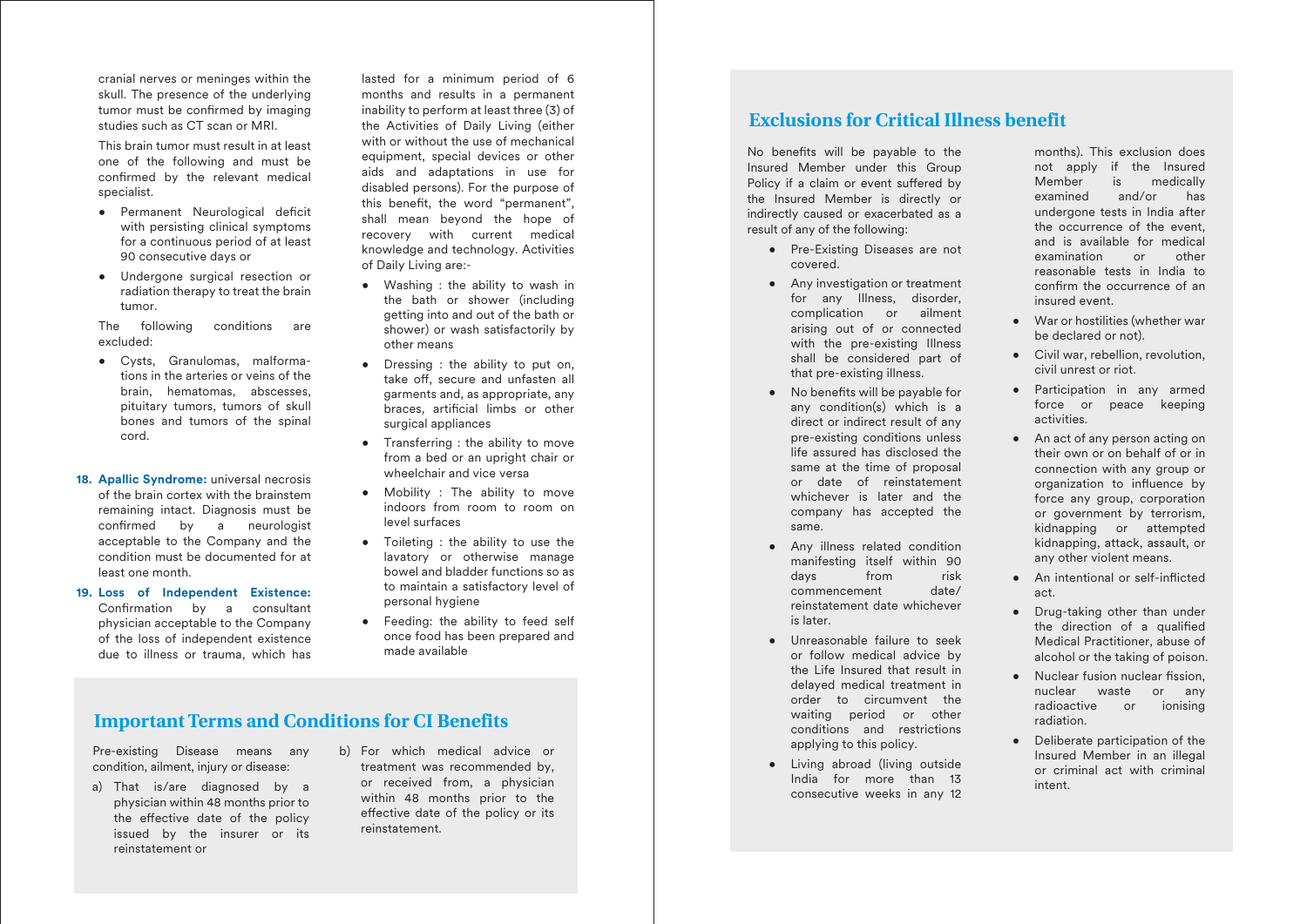# **Other terms & conditions**

**Note:** This document describes the salient features, benefits, options, terms, conditions and exclusions governing this plan. The master policy document issued to the group policy holder shall supersede in case of any conflict between the text stated herein and the master policy document. Please read the policy document for more details.

### **Suicide Clause:**

In case of death due to suicide within 12 months from the date commencement of risk under the policy or from the date of revival, the nominee /beneficiary of the policy shall be entitled to at least 80% of the total premium paid till the date of the death or the unexpired premium value available as

on the date of death whichever is higher, provided the policy is in force.

'Total premiums paid' means total of all the premiums received by the Company, excluding any extra premium, any rider premium and taxes.

### **Waiting Period:**

Waiting Period will apply for all Plan Options where the cover is taken for "Agricultural Loans".

The Company will not be liable to make benefit payment under the Group Policy where the death/Diagnosis or covered contingency occurs during waiting period of 30 days for reasons other than Accident. Waiting period applies at individual member level from the Insured Member's Date of Inception of the Group Policy, Effective Date of Coverage or reinstatement whichever is later. The waiting period will not be applicable for Group Policy Term up to 3 policy months. In the event of a claim admitted during the waiting period, 80% of the Total Premiums Paid till the date of notification of claim will be paid and the risk cover under the Certificate of Insurance will immediately and

automatically terminate.

Waiting period for Critical Illness: Where the Critical Illness benefits under "Option 4 – Critical Illness Safeguard" is in force under the Group Policy as specified in the Certificate of Insurance, a waiting period of 90 days from the Date of Inception of the Group Policy, Effective Date of Coverage or reinstatement whichever is later shall be applicable. If a Critical Illness claim is admitted during this waiting period under "Option 4 – Critical Illness Safeguard", 80% of the premiums received towards the Critical Illness cover will be paid. The Critical Illness benefit will terminate and the policy will continue for the death benefit. Future premiums, if any, will be reduced for covering only the death benefit

### **Nomination:**

Nomination should be in accordance with provisions of Section 39 of the Insurance Act, 1938 as amended from time to time.

### **Assignment:**

Assignment should be in accordance with provisions of Section 38 of the Insurance Act, 1938 as amended from time to time.

### **Free Look Provision:**

Master Policy Holder / Members of the group have a period of 15 days from the date of receipt of the Master Policy / Certificate of Insurance (30 days in case of electronic policies / Certificate of Insurance and policies / Certificate of Insurance obtained through Distance Marketing mode) to review the terms and conditions of this Insurance Coverage. If the Master Policy Holder / Members have any objections to any of the terms and conditions, then he / she has the option to return the Master Policy / Certificate of Insurance stating the reasons for the objections. Then he/she shall be entitled to a refund of the premium paid subject to only a deduction of proportionate risk premium for the period of cover, stamp duty charges and expenses towards medical examination. All rights of the member(s) under this Policy shall immediately stand extinguished at the cancellation of the Master Policy / Certificate of Insurance.

# **Termination of the Group Policy:**

Coverage under this Group Policy for all Insured Members shall terminate on the occurrence of the earliest of the following:

- a) At the expiry of five years from the date of lapsation, when the coverage has not been revived
- b) Cancellation of policy during Free look period

c) Termination of the Group Policy by You:

You may terminate this Group Policy by giving a minimum of 30 days written notice to Us. In case the Group Policy is terminated by You, the Insured Member(s) shall have the option to continue the risk cover on an individual basis till the expiry of their respective coverage.

Coverage of an Insured Member shall terminate automatically on the occurrence of earliest of the following:

- a) At the expiry of five years from the date of lapsation, when the coverage has not been revived
- b) Date of payment of claim under any of the covered benefits
- c) The Date on which the unexpired premium value is settled
- d) The date the Insured Member ceases to be an Eligible Member or voluntarily withdraws from the membership.
- e) In case the loan granted by group policyholder is fully prepaid or foreclosed (due to any reason) before the date of maturity (under both reducing cover and level cover options), the applicable unexpired premium value as on the date of termination will be paid to the Insured Member and the risk cover shall immediately & automatically terminate .
- f) In case the Insured Member has chosen lower coverage term than the loan tenure, then on the completion of the coverage term as per the cover schedule issued at inception of the Certificate of Insurance, which can be before actual loan repayment.

Any termination of coverage shall be without prejudice to any claim originating prior to the effective date of such termination. In case the Insured Member exits the Group Policy by way ceasing to be an Eligible Member or voluntarily withdraws from the membership, the applicable Unexpired Premium Value in respect of such Insured Member shall be payable.